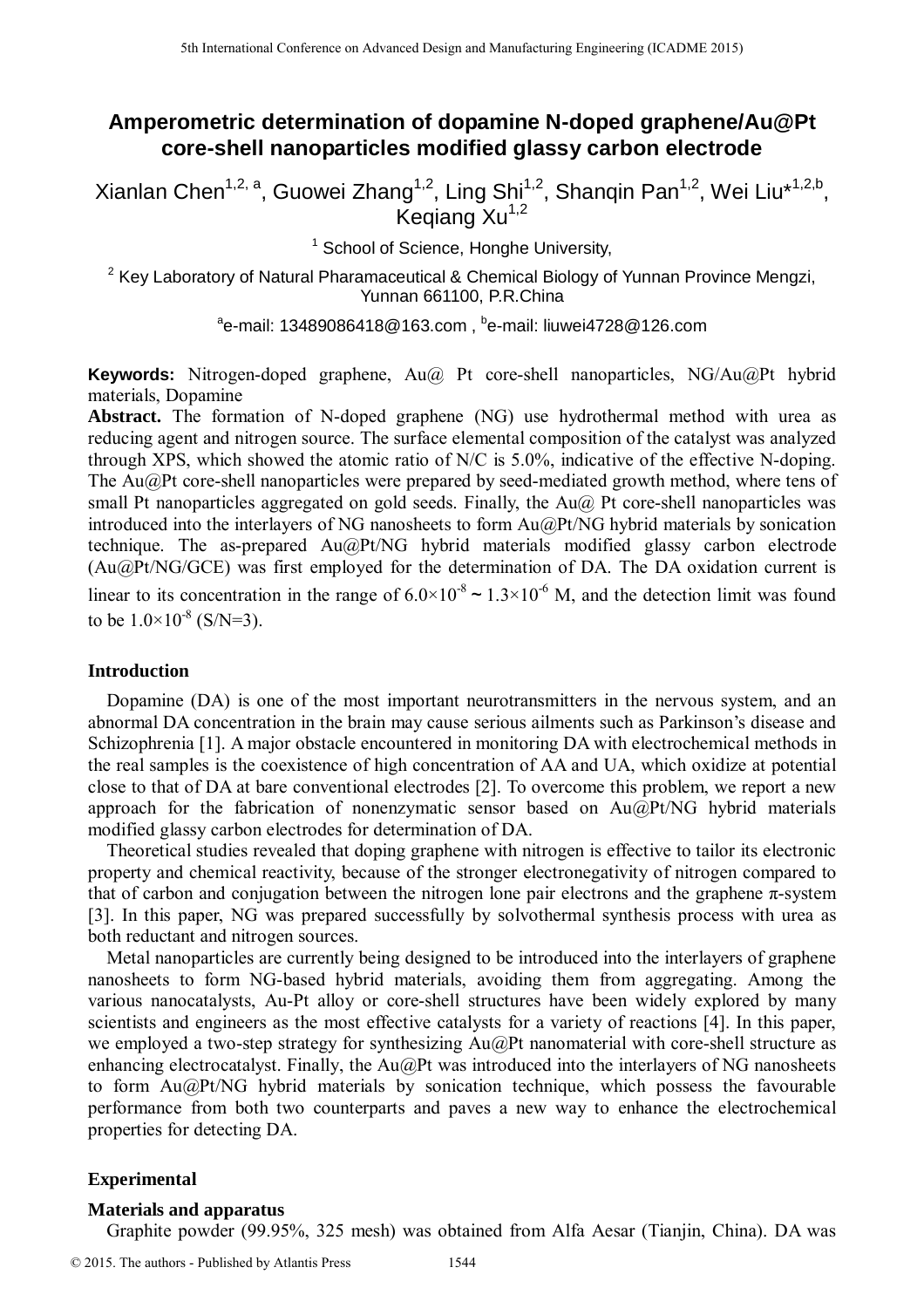obtained from J&K Chemical Co. All other chemicals used were of analytical reagent grade. The UV-vis spectra (Perkin-Elmer Lambda 900 USA), the XPS analyses were carried out with ESCALAB250. Electrochemical measurements were recorded on a CHI 660C electrochemical analyzer (CHI, Shanghai).

# **Preparation of N-doped graphene**

 NG was prepared by solvothermal synthesis process with urea as reductant and nitrogen source, the synthesis procedure as described below. First, Graphene oxide (GO) was synthesized by modified Hummers method [5]. Then, 60 mL of GO (0.5 mg/mL) aqueous solution was placed into150 mL beaker and then ultrasonicated for more than 3 h, followed by the addition a certain amount of urea  $(m_{\text{urea}}/m_{\text{GO}}=1:30)$ . The mixture was finally transferred to a 100 mL PTFE reactor equipped with magnetic stirring bars, and heated to 160 °C temperature for 3 h.

# **Preparation of Au@Pt core-shell nanoparticles**

Au nanoparticles were prepared according to Frens' method [6]. The Au@Pt core-shell nanoparticles were prepared by seed-mediated growth method. 2 mL of Au seeds were placed in the beaker, which contained 450  $\mu$ L of 1.0 mM H<sub>2</sub>PtCl<sub>4</sub> and 660  $\mu$ L of water, the mixture was cooled down to ca. 4°C. Then, 220 μL of 10 mM NaBH<sup>4</sup> was slowly dropped into beaker while stirring, the solution was stirred for another 30 min.

### **Results and discussion**

XPS analysis (Fig. 1) shows a predominant graphitic C 1s peak at ca. 285 eV, an O1s peak at ca. 532 eV and N1s peak at ca. 410 eV. Moreover, the atomic ratio of N/C is 5.0% for NG, demonstrating nitrogen species have been successfully incorporated into graphene. Fig. 2 depicts the UV-vis spectral sequences of Au seeds and Au@Pd core-shell nanoparticles. It can be observed that a very pronounced gold characteristic peak ( $\sim 510$  nm) is obtained. Nevertheless, Pt nanoparticles were deposited on the surface of Au seeds, the characteristic peak of Au seeds emerged to a small red shift, and a wide absorption peak of Pt from 300 nm to 700 nm is appear and the surface plasmon resonance peak of gold weakened. These spectral behaviors reasonably indicate the core-shell structure was successfully prepared, that is some of small Pt nanoparticles aggregated on Au seed, forming the Au@Pt core-shell nanostructures.



The electrochemical behavior of DA is dependent on the pH value of an aqueous solution, so pH should be optimized for their catalytic determination. It is found that the peak current of DA increase with increasing pH value until it reaches 7.4 and decreases with a higher pH value in Fig. 3. It is also found that the peak potential shifts positively with the increase of pH. So pH 7.4 PBS is chosen for DA determination.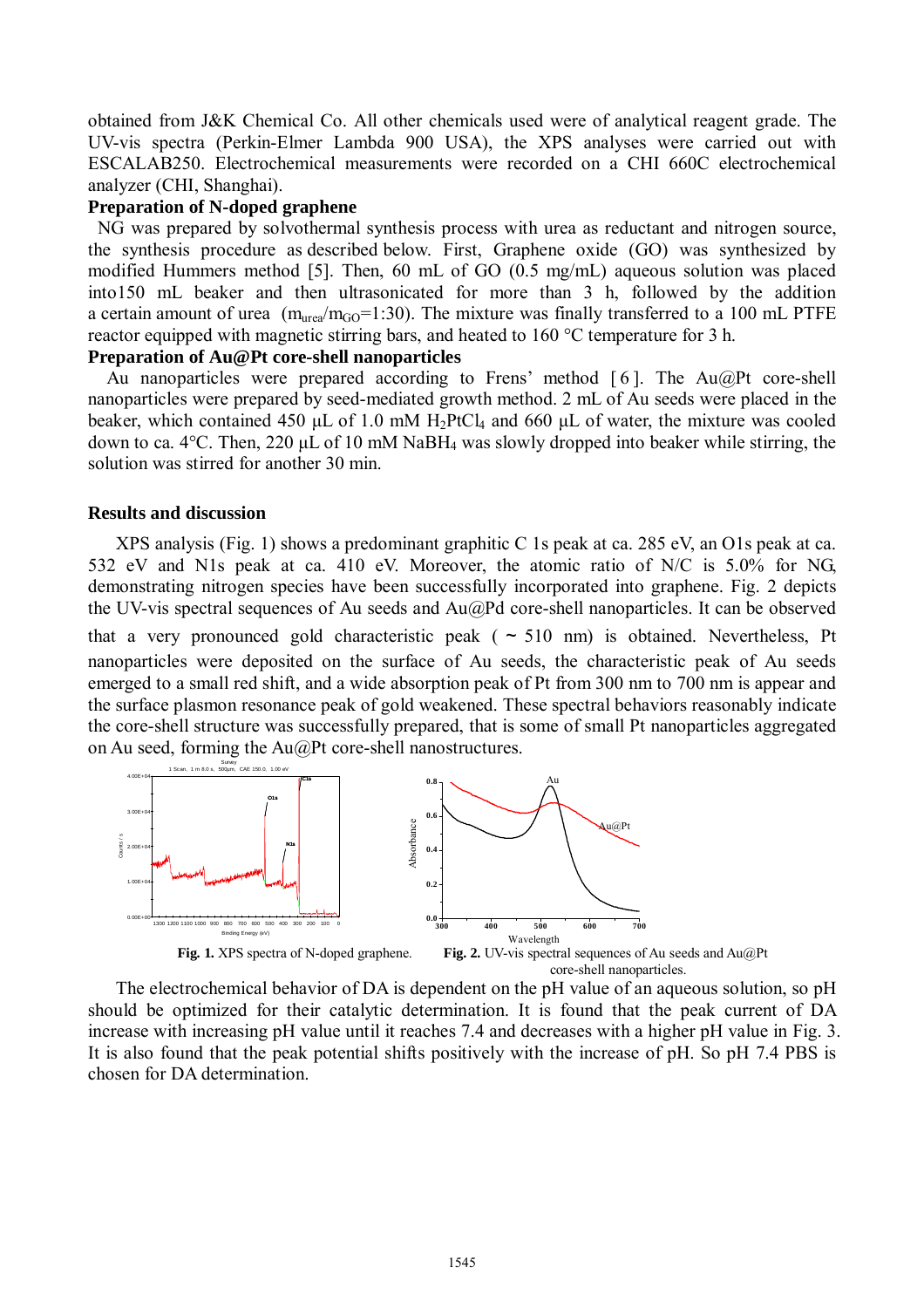

**Fig. 3.** CVs obtained at the Au@Pt/NG/GCE in PBS with different pH values (6.6, 6.8, 7.0, 7.2, 7.4 and 7.6) containing 20 mM DA at scan rate of  $50 \text{ mV s}^{-1}$ .

The effect of the scanning rate (v) on the peak current of DA was investigated by CV method. The dependence of oxidation peak current of 20 mM DA on different scan rates at the Au@Pt/NG/GCE is illustrated in Fig. 4. As the scan rate increasing, the oxidation peak current  $(I_{pa})$ increases linearly with the scan rate in the range of  $20~120$  mV s<sup>-1</sup>, suggesting that the oxidation process is the adsorption-control.



**Fig. 4.** CVs obtained at the Au@Pt/NG/GCE in 0.1 M, 20 mL PBS (pH 7.4) at different scan rates (20~120 mV s<sup>−</sup><sup>1</sup> ) containing 20 mM DA.

Fig. 5 illustrates the current-time plots for the present Au@Pt/NG/GCE under optimized conditions (at 0.4 V) on successive addition of DA. Once DA was injected into the PBS blank, the modified electrode rapidly responds to change with the DA concentration. The linear relationship between the current and DA concentration is shown in Fig.5. As seen, the Au@Pt/NG/GCE displays a good linear response ranging from  $6.0\times10^{-8}$  ~  $1.3\times10^{-6}$  M, and a detection limit of  $1.0\times10^{-8}$  M



**Fig. 5** (A) Typical amperometric current response of the Au@Pt/NG/GCE on successive injection of DA into stirring N<sub>2</sub>-saturated PBS (pH 7.4) at anapplied potential of 0.4 V. (B) Calibration curve for DA concentration.

The reproducibility and stability of the sensor were evaluated. Five Au@Pt/NG/GCE were investigated in 50 mM DA. The relative standard deviation (R.S.D.) is 2.6%, confirming that the preparation method is highly reproducible. Stability of the modified electrode was tested by scanning the electrode continuously in 50 mM DA, and it is found that there is no apparent decrease in the current response for 50 consecutive cycles (Fig. 6A), representing that the modified electrode is relatively stable. The selectivity of the Au@Pt/NG/GCE for detecting DA was also evaluated. Fig. 6B shows the current responses of 0.5 mM glucose, 0.5 mM UA, 0.5 mM AA, 0.5 mM  $H_2O_2$  and 0.05 mM DA on the Au@Pt/NG/GCE at 0.4 V. As shown, the current responses of AA, UA,  $H_2O_2$ and glucose observed are much smaller than those of DA, indicating the Au@Pt/NG/GCE has